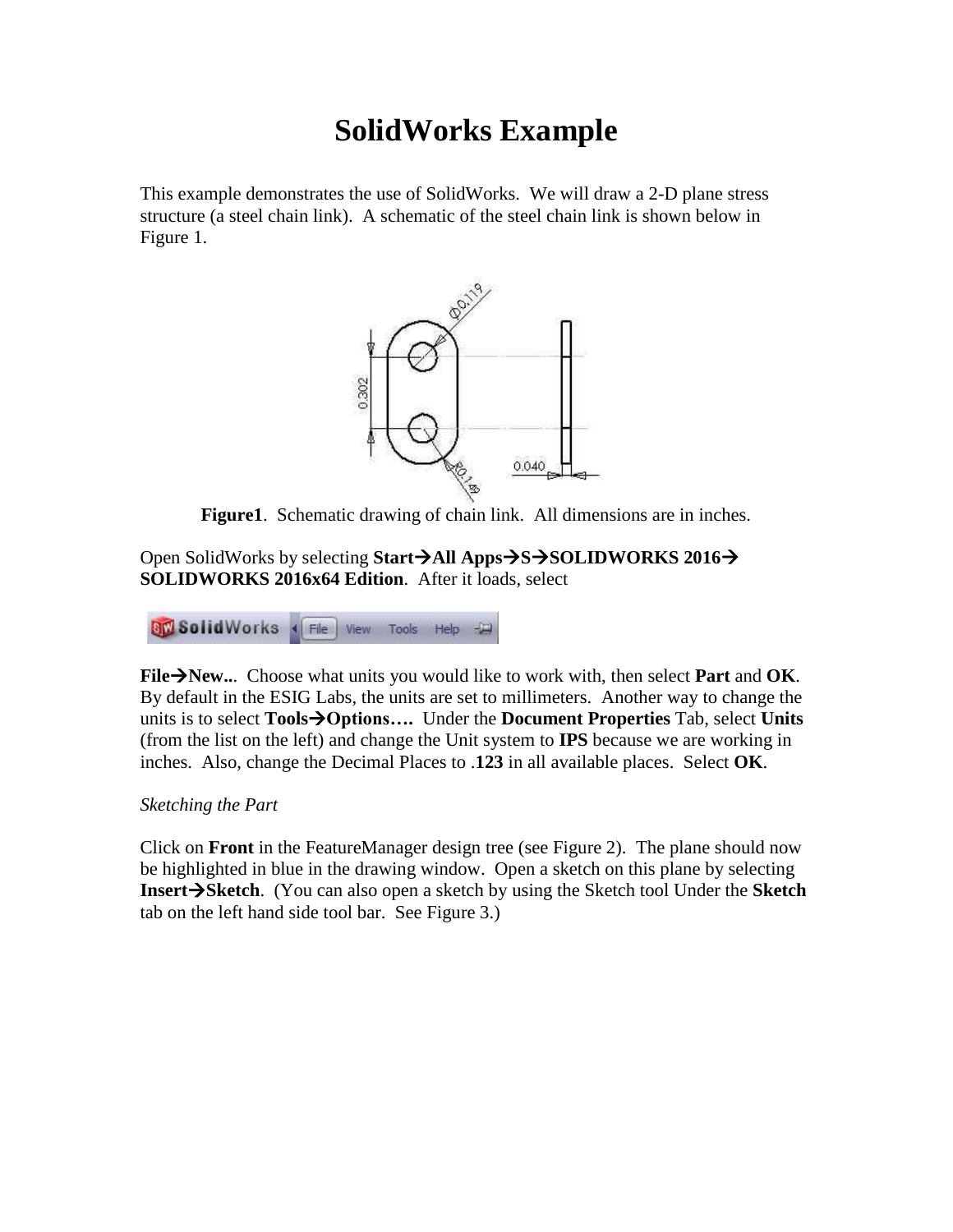

**Figure 2**. Select Front Plane in the FeatureManager design tree.

| Sketch        | Smart<br>Dimension            |                                   | $\sigma \cdot \mathsf{M}$<br>$\cdot$ 6<br>⋇ |
|---------------|-------------------------------|-----------------------------------|---------------------------------------------|
| Fea<br>es.    | Sketch                        | Evaluate                          | <b>DimXpe</b>                               |
| <b>Sketch</b> | <b>HO</b><br>existing sketch. | Creates a new sketch, or edits an |                                             |

**Figure 3**. Use the Sketch tool to open a sketch on a pre-selected plane.

After you open the sketch, notice the sketch tools that are now available on the tool bar. Select **Circle** and place the mouse exactly over the origin. The pointer will turn red when it is exactly over the origin. Click and drag to draw a circle. The size is not important at this time



Select the **Centerline** tool,  $\frac{\sum_{\text{line}}^{\text{line}}}{\sum_{\text{Centerline}}}$ , from the toolbar and draw a vertical centerline that extends through and beyond the origin. (Use the dotted blue inference lines to insure you are exactly under the origin.) A "90°" will appear next to the tool when you are drawing a vertical line (see Figure 4).



**Figure 4**. Draw a vertical centerline through the origin.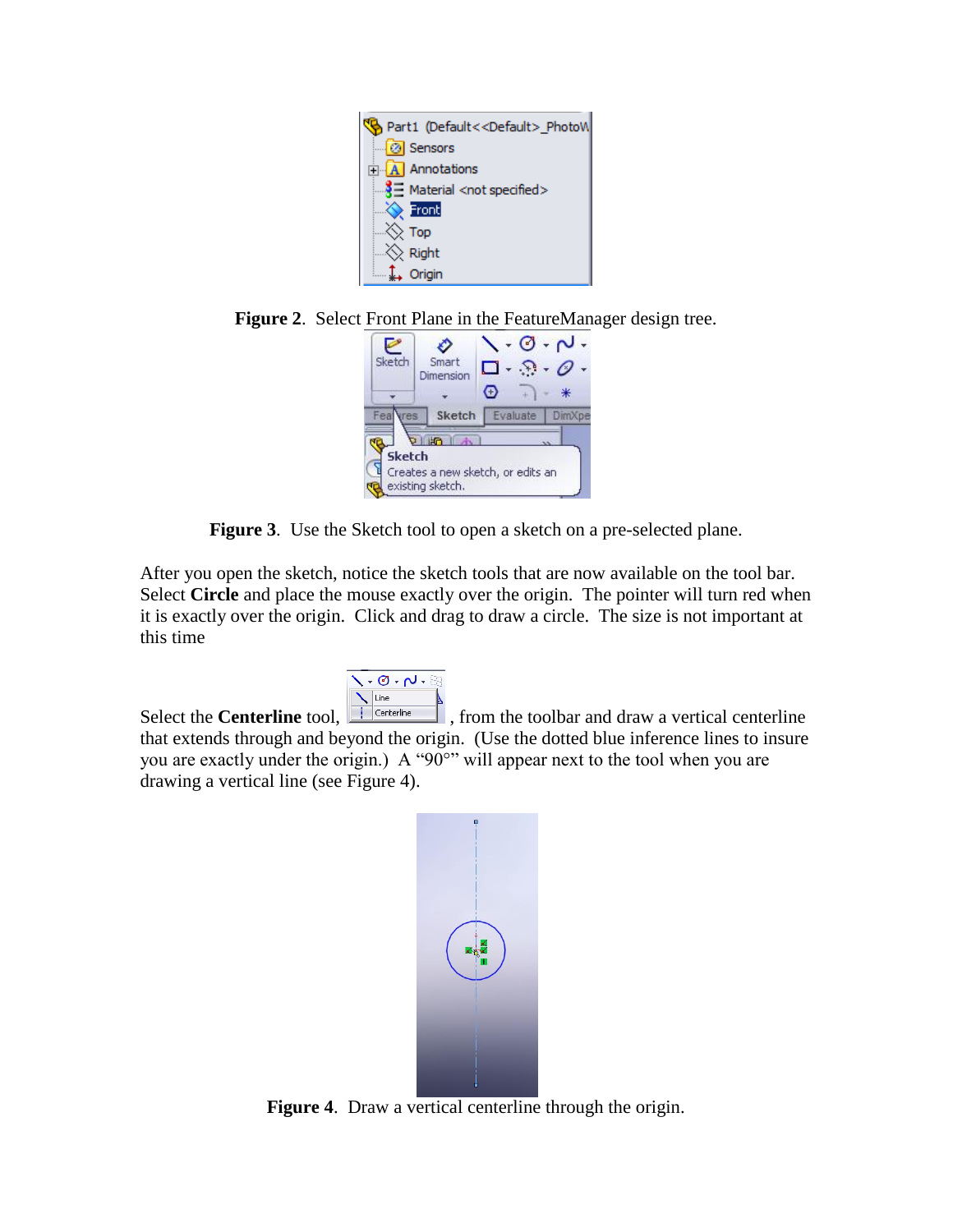Draw a second circle and place its center exactly on the vertical centerline, but not precisely at the centerline's end. The exact position on the centerline and size is not important. Make sure the centerline extends some distance from the circle ends. Now draw a horizontal centerline from the center of each circle to an arbitrary point outside of the circle. (You are exactly on the center point of the circle when a red circle appears at the center of the circle.) An "180°" will appear next to the tool when you are drawing a horizontal line.



Select the **3 Point Arc** tool,  $\boxed{\bigcap_{s \in \text{Poinr, Arc}}}$  and sketch a ¼ arc between the vertical centerline and the lower horizontal centerline by following these steps:

- 1. Place the tool exactly on the vertical centerline
- 2. Click and drag to the lower horizontal line. The arc might appear backwards at this point.
- 3. Release the mouse button and adjust the arc until it is approximately the desired curvilinear shape. Avoid all inference lines.

Repeat this process for the upper arc.

Select the line tool and draw a line that connects the ends of both arcs. A red circle will appear below your tool when you are exactly on the arc end point (see Figure 5). The line doesn't necessarily have to be perfectly vertical at this time.



**Figure 5**. Connect the two  $\frac{1}{4}$  arcs with a line. The dotted lines are for reference only.

### *Adding Relations and Dimensions*

We add relations to constrain the drawing as well as simplify the dimensions. Switch to the **Arrow** tool. With the **Ctrl** button held down, select the **upper** and **lower ¼ arcs**.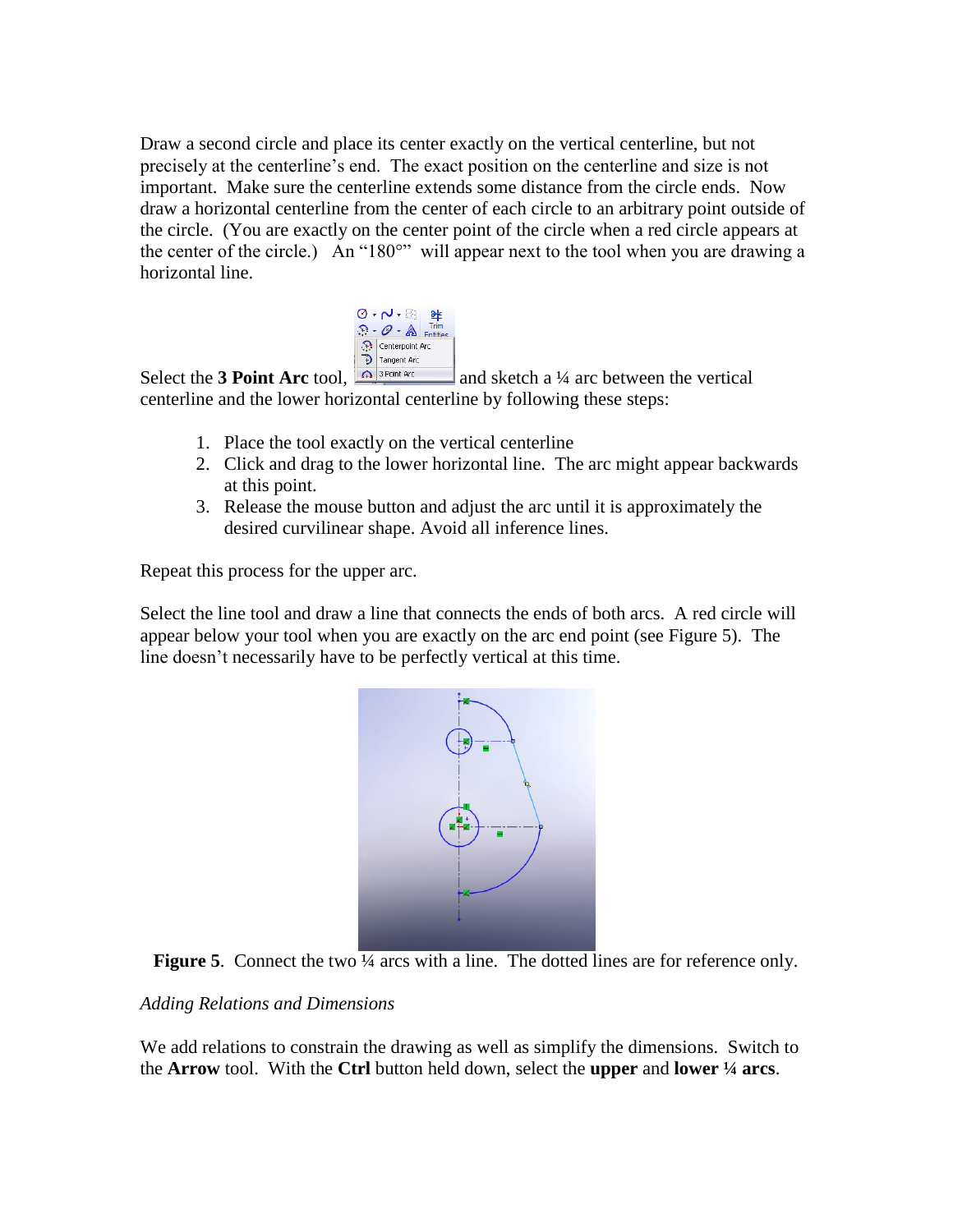

Select the **Add Relation** tool, . Then select the **upper** and **lower ¼ arcs,** Arc 3 and Arc 4 should now be in the Selected Entities field. You can add or remove items from this field by clicking on the object in the drawing window. Select **Equal**, and press  $\vee$ .

Add these other relations: (The new objects with relations can be selected with the ADD Geometric Relations dialog box open.)

- Add a **Concentric** relation with the **lower ¼ arc** and the **lower circle**.
- Add a **Concentric** relation with the **upper ¼ arc** and the **upper circle**.
- Add an **Equal** relation with the **upper** and **lower circle**.



Select the **Dimension** tool,  $\begin{bmatrix} \cdot \\ \cdot \\ \cdot \end{bmatrix}$ , and click one of the circles. The dimension will be displayed, click to place the dimension, and it will ask you if you want to change the dimension. Dimension the circle to **0.119** inches (diameter). Both circles may disappear. We will zoom in at a later time.

Now dimension one of the ¼ arcs to **0.149** inches (radius).

Again, select the **Dimension** tool and click on one of the circle centers. Now click on the other center and place the dimension. Dimension this distance to **0.302** inches. To zoom in on the sketch, use the plain magnifying glass on the tool bar or click anywhere in the drawing window (with no tool selected) and then use the center wheel on your mouse.



The **Arrow** tool alone will allow zooming with the center mouse wheel. However, you may need to click once on the screen.

At this point, the sketch should be fully defined. If it is not, go back and make sure all the steps are correct. You can view relations by using the **Display/Delete Relations** tool.

## *Mirroring*

We will take advantage of the symmetry of this part and mirror it about the vertical centerline. Hold down the Ctrl key and select the both ¼ arcs, the vertical line, and the vertical centerline. *With the Ctrl key held down*, select Tools $\rightarrow$ Sketch Tools $\rightarrow$ Mirror. It will automatically create the mirror about the vertical centerline. The part is mirrored about the center and is still fully defined.

*Extruding*